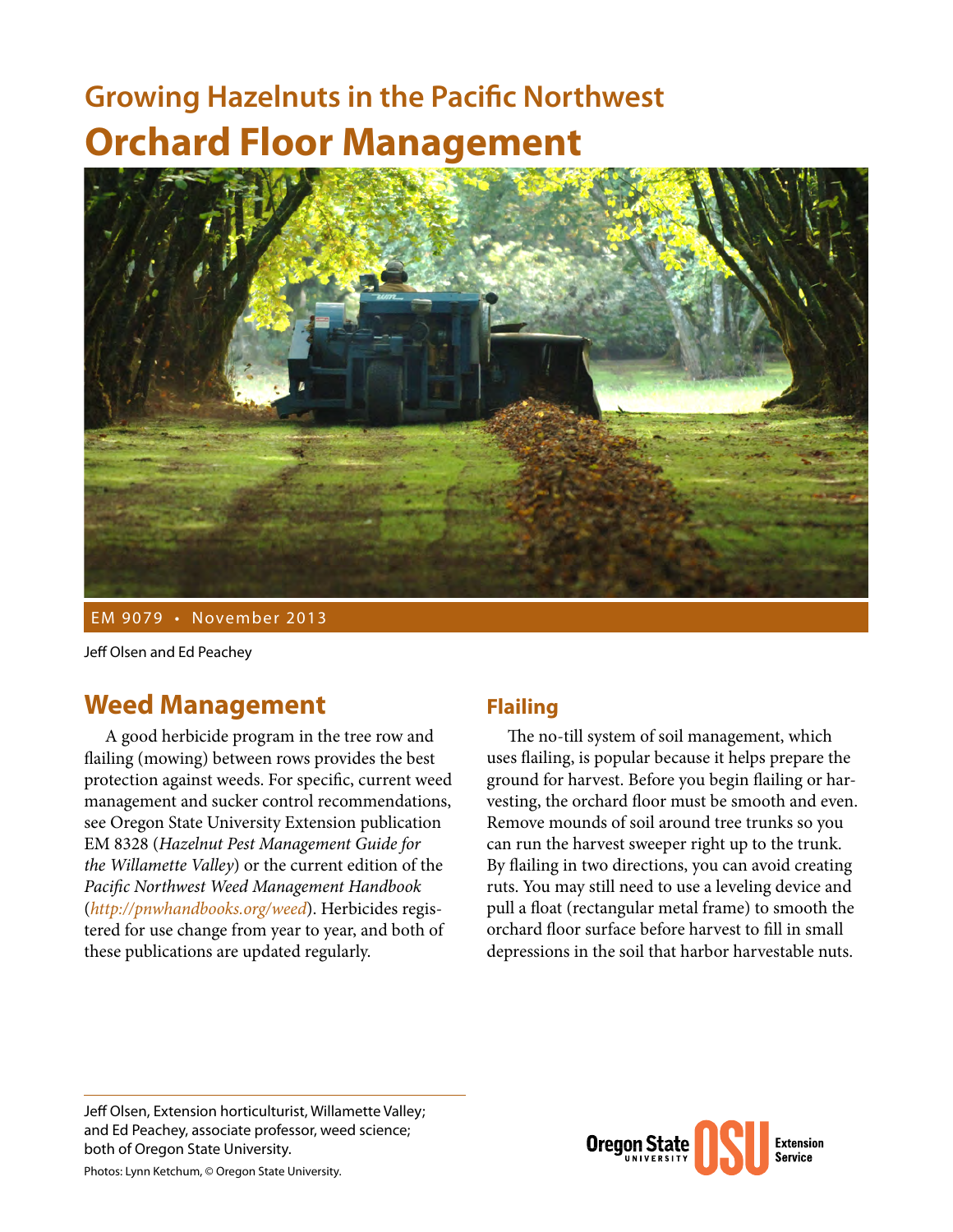Flail mowers mow weeds as close as ¼ inch from the soil surface. Flail mowing the orchard floor four to six times per season usually provides satisfactory weed control. Start flailing in spring as soon as the ground is dry enough to accommodate a tractor with wide, high-flotation tires without making ruts. This usually occurs in March before ground vegetation is 6 inches (15.2 cm) high. After the rains subside, winter annual weeds die, but the more competitive, drought-resistant summer weeds germinate and grow.

In flailed orchards, the potential for soil erosion is confined mainly to the herbicide-treated strip within the tree row. These strips should run across the slope rather than with the slope.

The earthworm population increases after flailing if soil moisture is preserved. Earthworm castings (excrement) can be a nuisance during harvest. However, the vertical tunnels that worms make greatly increase water penetration and drainage, so you can resume harvesting sooner after a heavy rain.

#### **Herbicides**

#### **Read the labels carefully, and always apply herbicides according to label directions.**

Some herbicides can be applied several weeks after planting, but others cannot be used near newly planted trees for the first year. Herbicides labeled for use in the first few years after planting are labeled as "nonbearing" and have a required 365-day preharvest interval (PHI)—the time from application to harvest. Some herbicides are excluded from use immediately after planting because they may penetrate young stems or leach into the soil and negatively affect root growth. Typically, labels require that the soil be allowed to settle around new transplants before the herbicide is applied.

In wet years, weeds might become so abundant that they prevent or hinder normal harvest operations. If you anticipate abundant weed growth the following year, apply a late-season, soil-residual herbicide to prevent weed germination.

Herbicide-resistant weeds are present in many Oregon crops, including hazelnuts. Glyphosateresistant Italian ryegrass has been documented in several hazelnut orchards. This is mainly a result of repeated use of glyphosate for weed control in hazelnut orchards. Take the following steps to slow development of glyphosate resistance (these steps are generally applicable to preventing overuse of other herbicides as well):

- 1. Use nonchemical methods, such as cultivation, when possible.
- 2. Rotate herbicides or use herbicides with different modes of action. Herbicides are now assigned a mode of action group number, so you can choose different group numbers as a resistance management tool.
- 3. Use soil-residual herbicides. If you use glyphosate for general burndown, consider tank-mixing glyphosate with a preemergence herbicide.
- 4. Do not let weeds produce seed. Do not let annual ryegrass begin to flower and produce pollen.
- 5. If you use glyphosate, always use the higher labeled rates.
- 6. Apply glyphosate to small weeds. Glyphosate is always more effective on small weeds.
- 7. Ensure that you do not have hard water, which may impede glyphosate efficacy.

Preemergence herbicides can be very effective at reducing glyphosate resistance because they prevent weed seeds (which may have originated from weeds with partial resistance) from germinating and producing more seeds. However, most preemergence herbicides must be activated before they perform as expected. Herbicides are typically activated by rainfall or irrigation, and sometimes by tillage. The herbicide must also move into the soil surface before it becomes effective. Applying preemergence herbicides at the start of the winter rains or in the spring before rain ceases is the best way to ensure good efficacy. Many preemergence herbicides act as a barrier to emerging weeds, so it is important to keep the herbicide barrier intact. Soil disturbance will often break the soil barrier and allow weed seedlings to escape.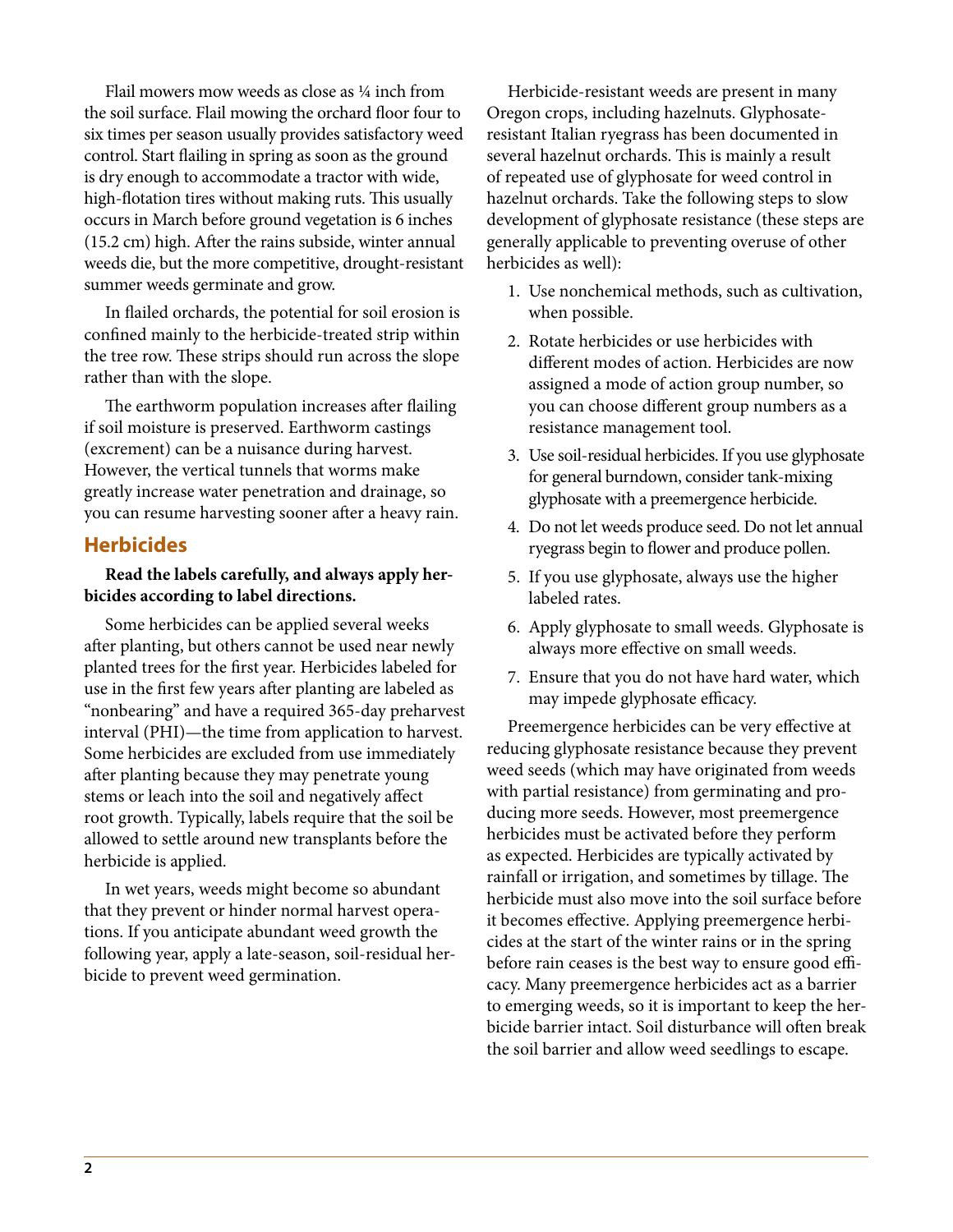#### **Intercropping**

Growers sometimes plant another crop between the tree rows for the first few years after planting. When this intercrop is irrigated, tree growth can increase in the early years. Strawberries and beans are common intercrops in irrigated orchards.

In nonirrigated orchards, any intercrop can be detrimental to the growth of young trees, sometimes extremely so. Both the intercrop and weeds compete with the young trees for moisture. The result is poor growth and a relatively high rate of tree mortality.

#### **Cover crops**

For some orchards with erosion problems, annual winter cover crops can help prevent soil erosion. The cover crop slows runoff and aids penetration of rainfall or irrigation water. Cover crops also reduce the soil compaction caused by movement of vehicles in the orchard.

Some growers seed subterranean clover as a winter cover crop and mow it closely in spring. Where clover is planted, gophers tend to increase. Gopher control is especially important in an orchard planted with clover. Other good crops include Willamette vetch, hairy vetch, oats, winter wheat, and winter barley. Sow these crops immediately after nut harvest.

Managed native populations of subterranean clover or annual bluegrass also provide good cover. Sometimes there are enough volunteer weeds to serve as a cover crop. Use a selective herbicide to kill the broadleaf weeds in a volunteer cover crop.

#### **Controlling Suckers**

All hazelnut varieties produce suckers. Some herbicides are registered for hazelnut sucker control. Consult the *Pacific Northwest Weed Management Handbook* for specific recommendations. Spray suckers thoroughly before they are 6–9 inches (15.2–22.9 cm) tall. Spray suckers when needed from April through August, but no more than four times per year. Read the product label carefully, and follow the instructions.

## **Hazelnut Harvest**

The Oregon hazelnut industry is a mature industry that has been around for more than 100 years. There are around 25 handlers to sell to and many receiving stations on farms that can help clean and dry the crop

before you ship it to handlers for further processing. It is not necessary for growers to clean and dry their own crop, but some choose to build and operate the necessary equipment to accomplish that task.

#### **Preparing the Ground for Mechanical Harvesting**

Try to get the orchard floor as smooth as possible at least 1 year before the first commercial harvest. Dragging and floating the orchard floor lowers the high spots, but the loose soil that is pushed into the dips needs time to settle and become firm.

#### **Nut Fall**

Blank nuts fall before good nuts. After blanks have fallen and just before good nuts begin to drop (usually at the end of August), it might be desirable to do a final flailing and floating to fill small depressions in the ground. Light rain before harvest can help reduce dust and firm up the ground for harvesting. Make the orchard floor as smooth and firm as possible before harvest. This will allow you to adjust the height of the sweeper for maximum efficiency. This, in turn, helps minimize the amount of debris that ends up in the tote bins.

#### **Windrowing Nuts**

Before the pickup operation, sweep nuts into one or two windrows, each 2–4 feet wide (0.6–1.2 meters), between tree rows. Most growers have a sweeper with an attached leaf blower that moves the nuts away from the trees. Sweepers vary in size and cost. Sometimes sweepers are mounted on the front of a regular farm tractor. Most mechanical sweepers do such a good job of moving the nuts away from the tree row that additional handwork is not necessary.

The amount of leaves that fall before harvest is a major consideration in pickup operations. Try to avoid conditions that promote early leaf fall. Leaf fall occurs earlier in potassium-deficient orchards than in orchards with adequate potassium. Water stress, frost damage, and heavy aphid feeding also can cause early leaf drop.

In most years, it is October before all of the nuts have fallen naturally. Rain and windy weather bring down the last nuts but also create muddy conditions. Frost usually hastens nut drop. Most growers harvest multiple times because nuts fall over a period of time and weather conditions can shift during harvest from favorable to excessively wet.